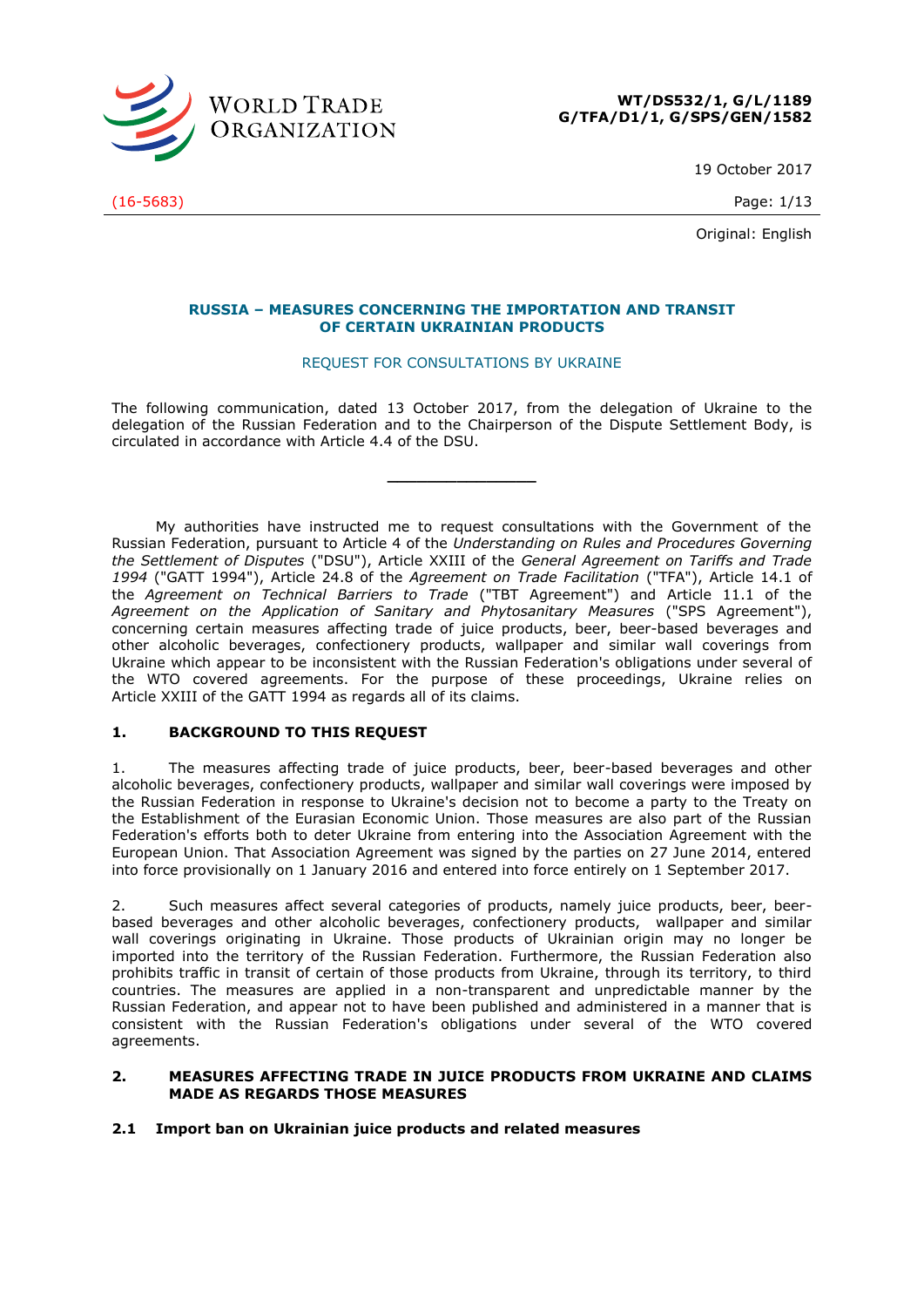#### 2.1.1 Measures at issue

-

3. Since 29 July 2014, the Federal Service for Surveillance on Consumer Rights Protection and Human Wellbeing of the Russian Federation ("Rospotrebnadzor") has suspended "the importation into the territory of the Russian Federation of Ukrainian juice products, including baby food". <sup>1</sup> This general import ban was announced by Rospotrebnadzor on 31 July 2014, and was subsequently confirmed by various letters of Rospotrebnadzor.

4. According to Rospotrebnadzor, "[w]hile carrying out federal state sanitary and epidemiological surveillance and federal state surveillance in the field of consumer protection, it was revealed that Ukrainian juice products did not pass state registration for compliance with the technical regulations of the Customs Union, while their labels had a single sign of product circulation on the market of the Customs Union Member States – 'EAC'." 2

5. Rospotrebnadzor did not specify the legal basis under Russian law for the general import ban of Ukrainian juice products and related measures and for the inspection procedures that allegedly were carried out. It also seems that Rospotrebnadzor did not publish this general import ban and related measures in a manner that is consistent with the Russian Federation's obligations under the WTO covered agreements. Moreover, the Ukrainian juice producers have no evidence of or information relating to the inspections of their products, which were allegedly carried out by the Russian authorities prior to imposing the general import ban.

6. Repeated requests for information regarding the general import ban on Ukrainian juice products were sent to Rospotrebnadzor and other government bodies of the Russian Federation by the Ministry of Economic Development and Trade of Ukraine and Ukrainian producers. The requested information concerned, *inter alia*, the precise grounds for imposing the import ban and copies of the results of the inspection of the Ukrainian products. It appears that neither Rospotrebnadzor nor any other government body provided a substantiated and adequate response to these requests.

7. In addition, Ukraine requested, on 15 August 2015, information and clarifications via the TBT enquiry point of the Russian Federation in accordance with Articles 2.5 and 10 of the TBT Agreement. At the time of filing this request for consultations, no response has been received from the Russian Federation.

8. It appears that the Ukrainian juice products comply with the applicable technical regulations of the Customs Union and that their importation is accompanied by all necessary documents confirming their quality and safety, including evidence of state registration and certificates of conformity proving the compliance of the products with the regulatory legal acts of both the Russian Federation and the Customs Union. Some of the declarations of conformity of the Customs Union were even obtained after the imposition of the import ban. The Russian Federation, however, failed to take this information into account.

9. As a result of the general import ban, customs authorities crossed out the stamps "allowed for import" in customs declarations and transportation documents of Ukrainian juice products. The juice products were sent back to Ukraine. When doing so, the customs authorities did not provide the Ukrainian producers with any official document on the basis of which the goods were returned; nor did they provide any adequate explanation for these actions.

10. Ukrainian juice producers have also confirmed that they continue to export their juice products to the other member states of the Eurasian Economic Union on the basis of the declarations of conformity of the Eurasian Customs Union, which are also valid in the Russian Federation.Ukraine understands that the Russian Federation imposes, makes effective and/or administers the general import ban on Ukrainian juice products and related measures through, *inter alia*:

Notice of Rospotrebnadzor dated 31 July 2014 "On the ban of importation of Ukrainian juice products";

 $1$  Notice of Rospotrebnadzor dated 31 July 2014 "On the ban of importation of Ukrainian juice products".

<sup>&</sup>lt;sup>2</sup> Notice of Rospotrebnadzor dated 31 July 2014 "On the ban of importation of Ukrainian juice products".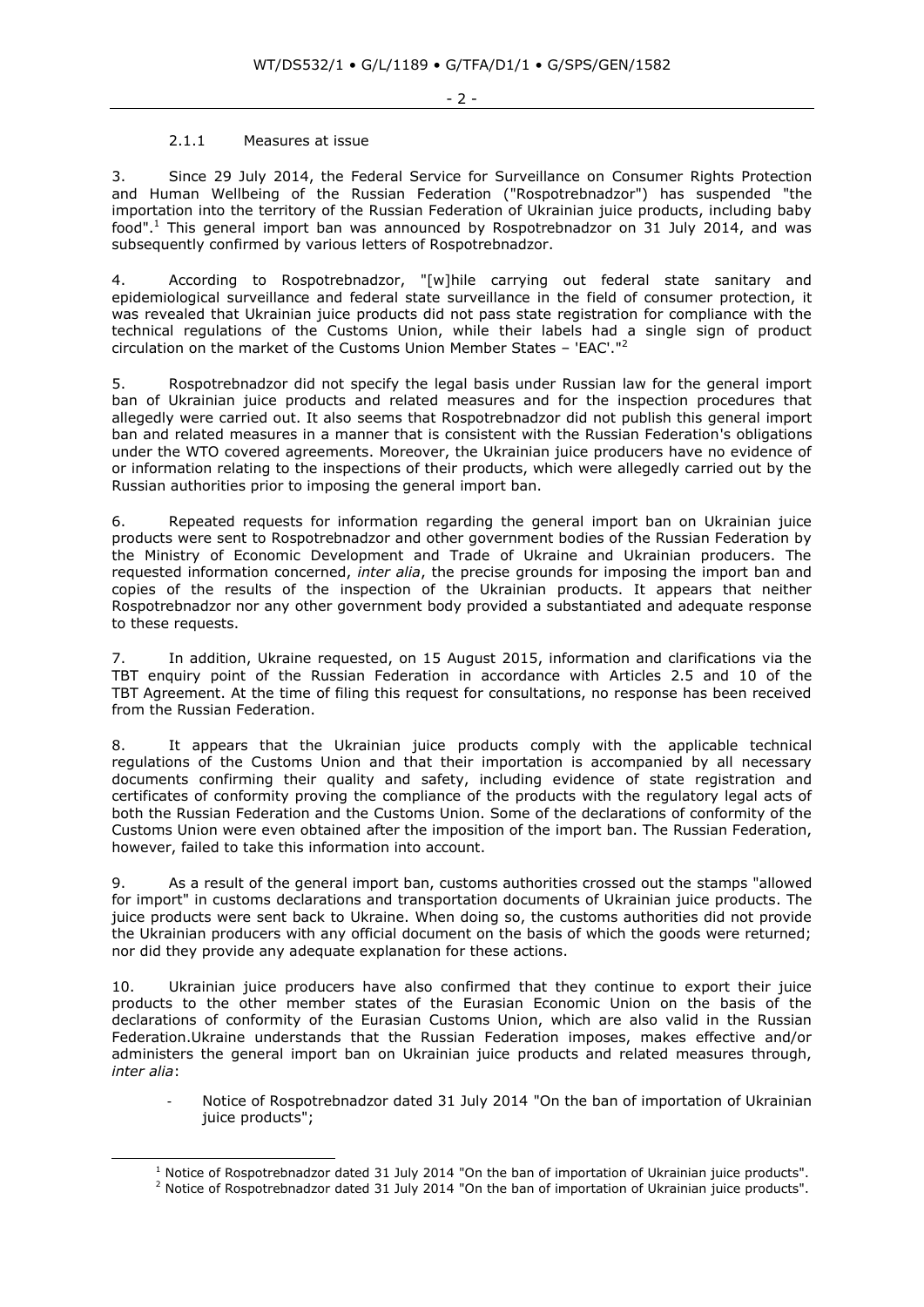- Letter of Rospotrebnadzor No. 03-63/1048 dated 1 August 2014;
- Letter of Rospotrebnadzor No. 04-5724-14 dated 4 August 2014;
- Letter of the Belgorod customs office of the Federal Customs Service of the Russian Federation No. 51-20/31676 to a Russian importer of juice products from Ukraine, dated 4 August 2014; and
- Letter of Rospotrebnadzor No. 01/14112-14-39 to the Ministry of Economic Development and Trade of Ukraine dated 28 November 2014 "Regarding limitation of import of the products manufactured in Ukraine to the Russian Federation".

11. In addition, this request also covers, in whatever form, any related measures of the Russian Federation that guide, modify, supplement, extend, renew, replace, administer, implement and/or are otherwise closely connected to the above-mentioned measures. This is particularly important given the fundamental lack of transparency on the part of the Russian Federation with regard to the measures at issue including, in particular, the lack of identification of the reasons justifying the measures as well as the lack of a statement of the legal basis of those measures.

2.1.2 Legal basis of the complaint

12. First, those measures of the Russian Federation impose restrictions on the importation of juice products from Ukraine and appear to discriminate between Ukrainian products and domestic like products and like products originating in third countries. Furthermore, the measures have not been published and administered properly, and information on the measures is not easily accessible or often unavailable.

13. As a result, Ukraine considers that those measures of the Russian Federation are inconsistent with several provisions of the GATT 1994, the TFA and the Accession Protocol of the Russian Federation, including but not limited to:

- Articles I:1, X:1, X:2, X:3(a), X:3(b) and XI:1 of the GATT 1994;
- Articles 1.1.1(a), 1.1.1(f), 1.1.1(h), 1.3.1, 2.1.1 and 2.1.2 of the TFA; and
- Paragraph 2 of Part I of the Accession Protocol, which incorporates the commitments in paragraphs 1426, 1427 and 1428 of the Working Party Report.

14. Second, insofar as the measures of the Russian Federation fall within the scope of the TBT Agreement, Ukraine considers that they are inconsistent with several provisions of that agreement. Indeed, these measures appear to create unnecessary obstacles to international trade and discriminate between, on the one hand, (suppliers of) Ukrainian products and, on the other hand, (suppliers of) domestic like products and (suppliers of) like products originating in any other country. The Russian Federation has failed to base those measures on international standards and has failed to adequately explain the justification for those measures. Furthermore, the Russian Federation has failed to undertake and complete its conformity assessment procedures in an expeditious manner and in a no less favourable manner for Ukrainian products than for like domestic products. The Russian Federation also failed to adequately transmit the results of such assessments to the applicants thereof and ensure that, whenever possible, results of conformity assessment procedures in other Members are accepted. In addition, the Russian Federation failed to provide sufficient information about the measures and to respond to reasonable enquiries from Ukraine and Ukrainian producers.

15. As a result, Ukraine considers that the measures of the Russian Federation are inconsistent with several provisions of the TBT Agreement and the Accession Protocol of the Russian Federation, including but not limited to:

- Article 2.1, 2.2, 2.4, 2.5, 2.11, 5.1.1, 5.1.2, 5.2.1, 5.2.2, 5.2.8, 6.1 and 10.1 of the TBT Agreement; and
- Paragraph 2 of Part I of the Accession Protocol which incorporates the commitments in paragraphs 714, 715, 719, 728, 745, 784, 799, 803, 804 and 813 of the Working Party Report.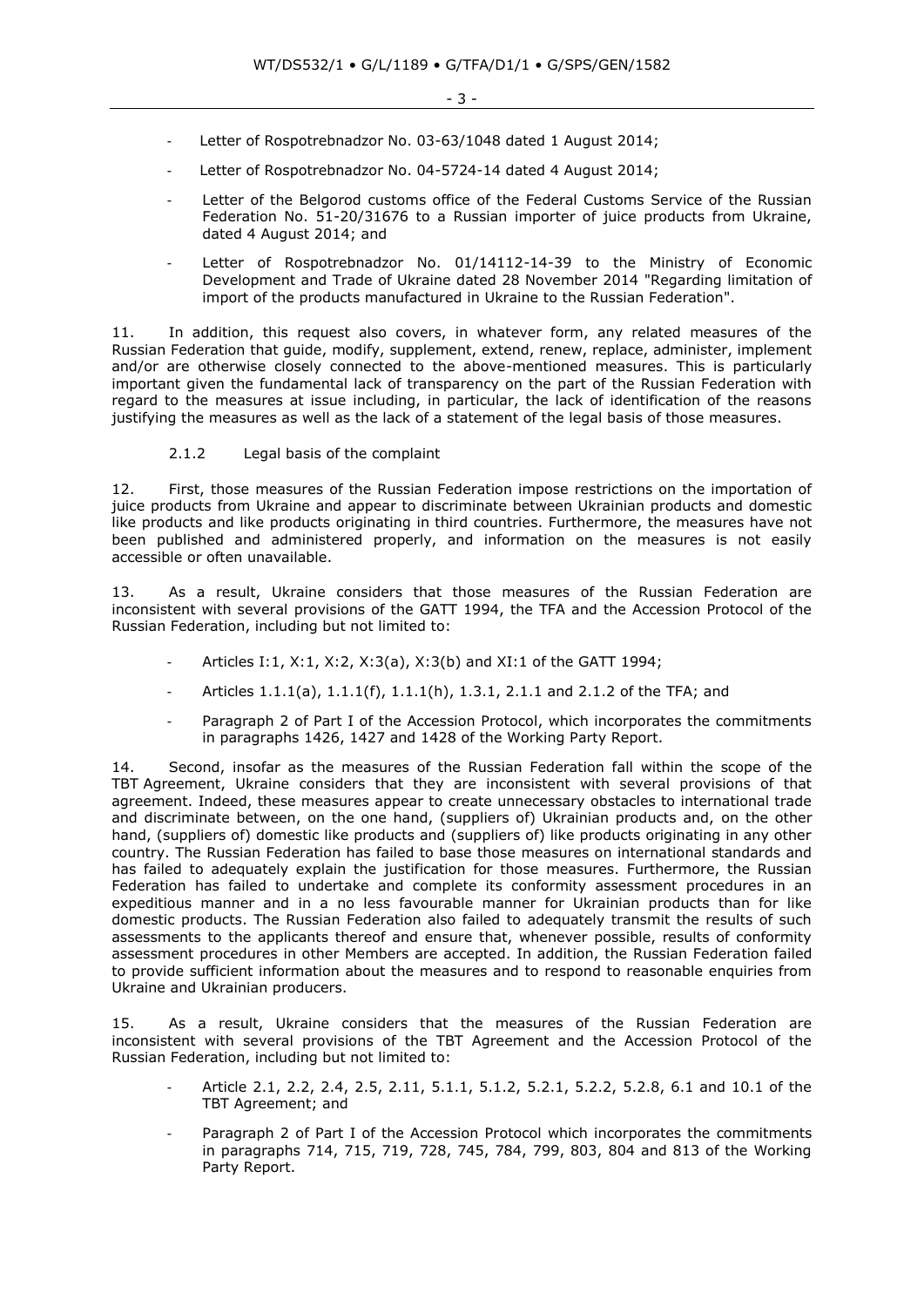# **2.2 Transit ban on Ukrainian juice products**

#### 2.2.1 Measures at issue

16. Since 2016, the Russian Federation has prohibited traffic in transit, through its territory, of Ukrainian juice products that may not be imported. The specific ground invoked for imposing that transit ban is the fact that the importation of Ukrainian juice products has been prohibited since 29 July 2014. The transit ban, which is applied as a result of the import ban, applies to all juice products of Ukrainian origin, regardless of the border at which the products enter the territory of the Russian Federation.

17. As a result, the transit ban on Ukrainian juice products challenged in these proceedings appears to apply separately and in addition to the bans and restrictions of traffic in transit introduced by Decree of the President of the Russian Federation No. 1 of 1 January 2016 "On measures to ensure economic security and national interests of the Russian Federation in international cargo transit from the territory of Ukraine to the territory of the Republic of Kazakhstan through the territory of the Russian Federation" ("Decree No. 1") and Decree of the President of the Russian Federation No. 319 of 1 July 2016 "On amendments to the Decree of the President of the Russian Federation No. 1 of 1 January 2016 'On measures to ensure economic security and national interests of the Russian Federation in international cargo transit from the territory of Ukraine to the territory of the Republic of Kazakhstan through the territory of the Russian Federation'" ("Decree No. 319"), which are challenged in WT/DS512 *Russia – Measures Concerning Traffic in Transit*.

18. It appears that the transit ban has not been published and administered in a manner that is consistent with the Russian Federation's obligations under the WTO covered agreements. For example, there appears to be no explanation of the reasons for applying the transit ban in 2016 despite the fact that the import ban was already in place as of 29 July 2014.

19. Ukraine understands that the Russian Federation imposes, makes effective and/or administers this transit ban on Ukrainian juice products through, *inter alia*:

- Letter of the Federal Customs Service of the Russian Federation No. 01-11/15777 "On submission of information" of 6 April 2016;
- Articles 152(2) and 216 of the Customs Code of the Customs Union; and
- Articles 5 and  $12(1)(6)$  of the Federal Law of the Russian Federation No. 311-FZ dated 27 November 2010, "On Customs Regulation in the Russian Federation".

20. In addition, this request also covers, in whatever form, any related measures of the Russian Federation that guide, modify, supplement, extend, renew, replace, administer, implement and/or are otherwise closely connected to the above-described measures. This is particularly important given the fundamental lack of transparency on the part of the Russian Federation with regard to the measures at issue including, in particular, the lack of identification of the reasons justifying the measures as well as the lack of a statement of the legal basis of those measures.

2.2.2 Legal basis of the complaint

21. Through those measures, the Russian Federation denies freedom of transit through its territory to traffic in transit of Ukrainian juice products, discriminates amongst traffic in transit, and subjects traffic in transit from Ukraine to unnecessary delays and restrictions. Furthermore, these measures have not been properly published and administered, and information on these measures is not easily accessible or often unavailable.

22. As a result, Ukraine considers that those measures of the Russian Federation are inconsistent with several provisions of the GATT 1994, the TFA and the Accession Protocol of the Russian Federation, including but not limited to:

- Articles V:2, V:3, V:5, V:6, X:1, X:2, X:3(a) and X:3(b) of the GATT 1994;
- Article 1.1.1(a), 1.1.1(f), 1.1.1(h), 2.1.1, 2.1.2, 11.1(a), 11.1(b) and 11.8 of the TFA; and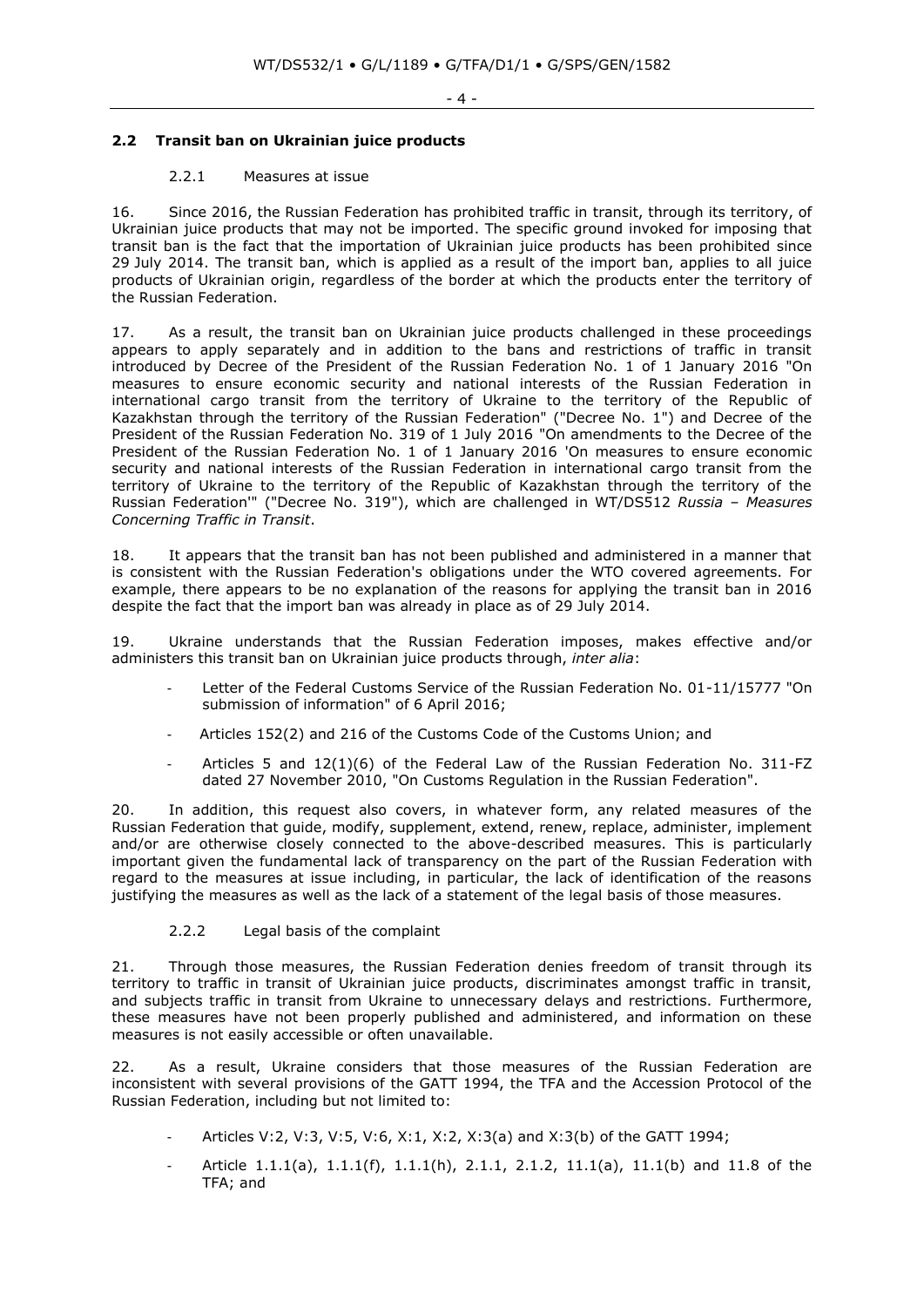Paragraph 2 of Part I of the Accession Protocol, which incorporates the commitments in paragraphs 1161, 1426, 1427 and 1428 of the Working Party Report.

#### **3. MEASURES AFFECTING TRADE IN BEER, BEER-BASED BEVERAGES AND OTHER ALCOHOLIC BEVERAGES FROM UKRAINE AND CLAIMS MADE AS REGARDS THOSE MEASURES**

# **3.1 Measures at issue**

-

23. Since 15 August 2014, Rospotrebnadzor has banned the importation into the Russian Federation of alcoholic beverages, beer and beer beverages produced by three Ukrainian producers.<sup>3</sup> This producer-specific import ban affects the majority (up to 70%) of the Ukrainian beer, beer-based beverages and other alcoholic beverages which are exported to the Russian Federation.

24. The reason given by Rospotrebnadzor for imposing that import ban is that "while carrying out state surveillance over circulation of food products, examination of vodka, beer and beer beverages of Ukrainian production has revealed numerous violations of legislative requirements in the field of consumer protection (inconsistency of requirements to products labelling)".<sup>4</sup>

25. Repeated requests for information and consultations regarding the producer-specific import ban were sent to Rospotrebnadzor and other government bodies of the Russian Federation by Ukrainian producers and Ukrainian state agencies. The information requested concerned, *inter alia*, the precise grounds for imposing the import ban and copies of the results of the inspection of the Ukrainian products. It appears that neither Rospotrebnadzor nor any other government body provided a substantiated and adequate response to these requests.

26. The Russian Federation fails to take into account that the Ukrainian beer, beer-based beverages and other alcoholic beverages are certified by the necessary certificates of conformity and state registration. It also appears that the export of such beverages produced by Ukrainian producers to the other member states of the Eurasian Economic Union is not prohibited.

27. Rospotrebnadzor did not specify the legal basis under Russian law for the producer-specific import ban on beer, beer-based beverages and other alcoholic beverages from Ukraine and related measures and for the inspection procedures that were carried out. It also seems that Rospotrebnadzor failed to elaborate sufficiently on the reasons for non-compliance with the labelling requirements and failed to publish the import ban and related measures in a manner that is consistent with the Russian Federation's obligations under the WTO covered agreements.

28. Ukraine understands that the Russian Federation imposes, makes effective and/or administers the producer-specific import ban on Ukrainian, beer, beer-based beverages and other alcoholic beverages and related measures through, *inter alia*:

- Letter of Rospotrebnadzor No. 01/8654-14-23 dated 1 August 2014 "On the prohibition of the import of Ukrainian products";
- Letter of Rospotrebnadzor No. 01/9231-14-23 dated 13 August 2014 "On the prohibition of the import of Ukrainian products";
- Notice of Rospotrebnadzor dated 13 August 2014 "On the suspension of importation of alcoholic beverages, beer and beer beverages produced in Ukraine";

 $3$  See Notice of Rospotrebnadzor dated 13 August 2014 "On the suspension of importation of alcoholic beverages, beer and beer beverages produced in Ukraine";the Letter of Rospotrebnadzor No. 01/8654-14-23 dated 1 August 2014 "On the prohibition of the import of Ukrainian products" (Rospotrebnadzor decided to "suspend import of alcoholic beverages, beer and beer beverages produced in Ukraine from 15 August 2014 (HS codes 2203, 2209 60, 2208 90)") and the Letter of Rospotrebnadzor No. 01/9231-14-23 dated 13 August 2014 "On the prohibition of the import of Ukrainian products" (Rospotrebnadzor "suspended the importation into the territory of the Russian Federation of alcoholic beverages (HS code 2208 60, 2208 90) only produced by [a Ukrainian producer], and beer and beer beverages(HS Code 2203) produced by [two Ukrainian producers]").

<sup>4</sup> Notice of Rospotrebnadzor dated 13 August 2014 "On the suspension of importation of alcoholic beverages, beer and beer beverages produced in Ukraine".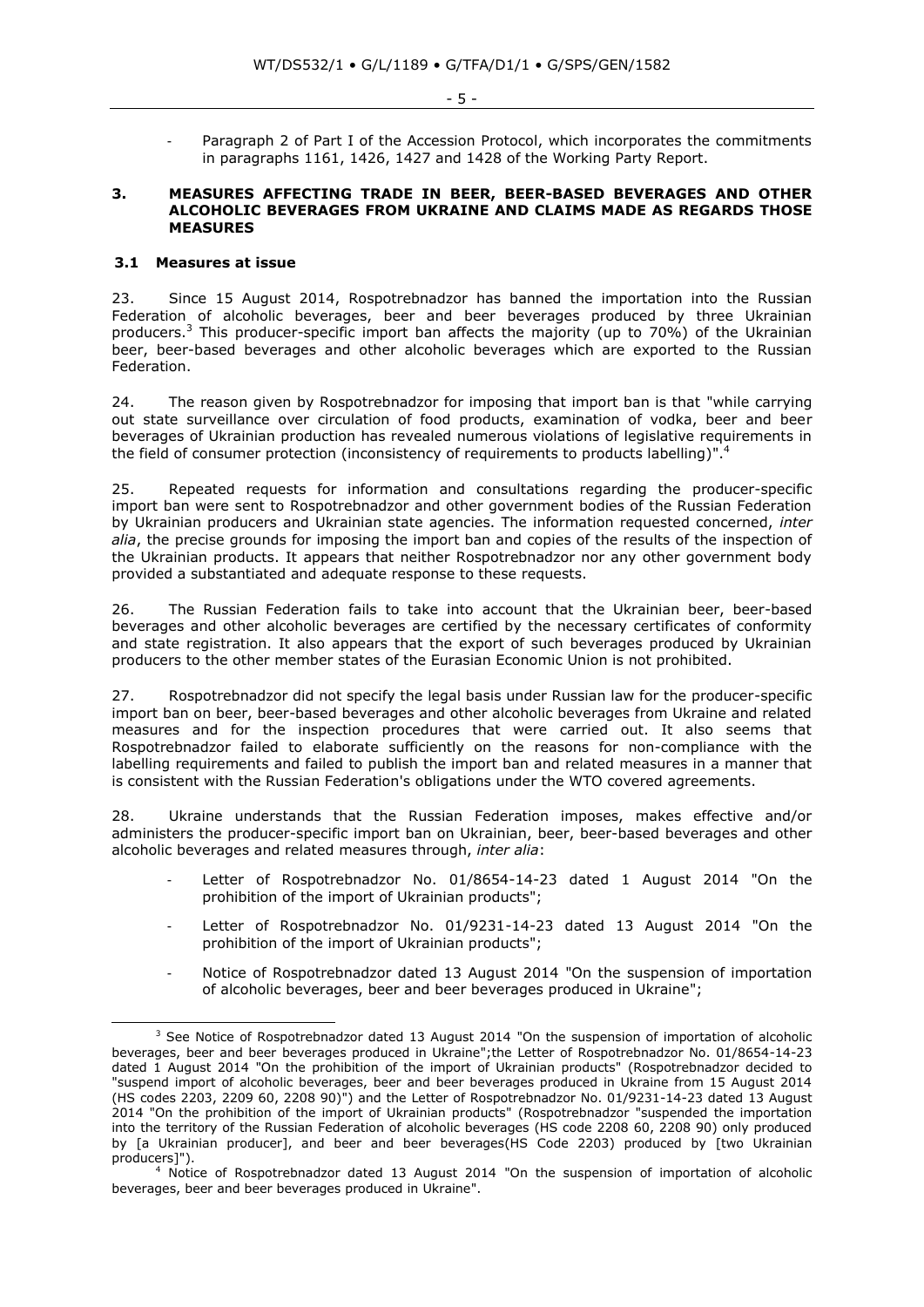- Letter of Rospotrebnadzor No. 01/14112-14-39 to the Ministry of Economic Development and Trade of Ukraine dated 28 November 2014 "Regarding limitation of import of the products manufactured in Ukraine to the Russian Federation"; and
- Letter of Rospotrebnadzor No. 01/14093-14-39 to PJSC "Obolon" dated 28 November 2014.

29. In addition, this request also covers, in whatever form, any related measures of the Russian Federation that guide, modify, supplement, extend, renew, replace, administer, implement and/or are otherwise closely connected to the above-mentioned measures. This is particularly important given the fundamental lack of transparency on the part of the Russian Federation with regard to the measures at issue including, in particular, the lack of identification of the reasons justifying the measures as well as the lack of a statement of the legal basis of those measures.

#### **3.2 Legal basis of the complaint**

30. First, those measures of the Russian Federation impose restrictions on the importation of beer, beer-based beverages and other alcoholic beverages from Ukraine and appear to discriminate amongst Ukrainian products and domestic like products and like products originating in third countries. Furthermore, the measures have not been published and administered properly, and information on the measures is not easily accessible or often unavailable.

31. As a result, Ukraine considers that those measures of the Russian Federation are inconsistent with several provisions of the GATT 1994, the TFA and the Accession Protocol of the Russian Federation, including but not limited to:

- Articles I:1, X:1, X:2, X:3(a), X:3(b) and XI:1 of the GATT 1994;
- Articles 1.1.1(a), 1.1.1(f), 1.1.1(h), 1.3.1, 2.1.1 and 2.1.2 of the TFA; and
- Paragraph 2 of Part I of the Accession Protocol, which incorporates the commitments in paragraphs 1426, 1427 and 1428 of the Working Party Report.

32. Second, insofar as the measures of the Russian Federation fall within the scope of the TBT Agreement, Ukraine considers that they are inconsistent with several provisions of that agreement. Indeed, these measures appear to create unnecessary obstacles to international trade and discriminate between, on the one hand,(suppliers of) Ukrainian products and, on the other hand, (suppliers of) like products of national origin and (suppliers of) like products originating in any other country. The Russian Federation has failed to base those measures on international standards and has failed to adequately explain the justification for those measures. Furthermore, the Russian Federation has failed to undertake its conformity assessment procedures in an expeditious manner and in a no less favourable manner for Ukrainian products than for like domestic products. The Russian Federation also failed to transmit adequately the results of such assessments to the applicants and ensure that, whenever possible, results of conformity assessment procedures in other Members are accepted. In addition, the Russian Federation failed to provide sufficient information about the measures and to respond to reasonable enquiries from Ukraine and Ukrainian producers.

33. As a result, Ukraine considers that the measures of the Russian Federation are inconsistent with several provisions of the TBT Agreement and the Accession Protocol of the Russian Federation, including but not limited to:

- Article 2.1, 2.2, 2.4, 2.5, 2.11, 5.1.1, 5.1.2, 5.2.1, 5.2.2, 5.2.8, 6.1 and 10.1 of the TBT Agreement; and
- Paragraph 2 of Part I of the Accession Protocol, which incorporates the commitments in paragraphs 714, 715, 719, 728, 745, 784, 799, 803, 804 and 813 of the Working Party Report.

#### **4. MEASURES AFFECTING TRADE IN CONFECTIONERY PRODUCTS FROM UKRAINE AND CLAIMS MADE REGARDING THOSE MEASURES**

#### **4.1 Import bans on Ukrainian confectionery products and related measures**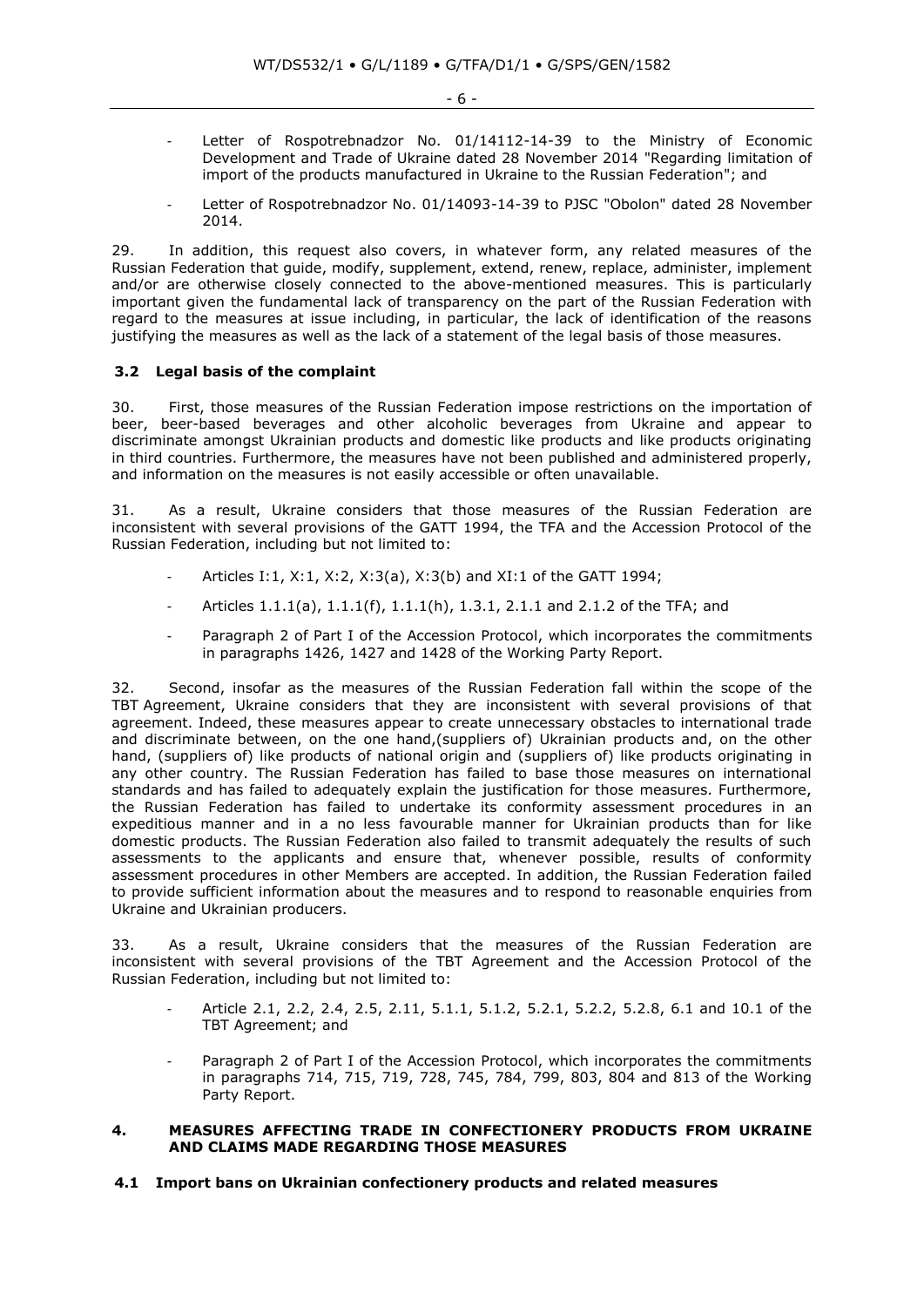- 7 -

#### 4.1.1 Measures at issue

34. Since 31 July 2013, Rospotrebnadzorhas banned "the import of the confectionery products, produced by [factories of a Ukrainian confectionery producer] into the territory of the Russian Federation". 5

35. Subsequent to the imposition of that import ban, Rospotrebnadzor carried out inspections at the factories concerned. It appears that the purpose of those inspections was to verify compliance with technical regulations governing food safety and the labelling of food products, though the precise object of the inspections remains uncertain. A representative of the main Russian competitor of the Ukrainian confectionery producer participated in the inspections, causing the inspection process to be administered in a partial manner. Although the inspectors refused to sign the final inspection report, Rospotrebnadzor nonetheless announced that the confectionery products did not meet the applicable requirements for microbiological safety and product quality indicators.

36. The producer-specific import ban was followed by a general ban on importation of all Ukrainian confectionery products into the territory of the Russian Federation, which was imposed by Rospotrebnadzor on 5 September 2014 and applied as of that date. On 3 September 2014, Rospotrebnadzor announced that "with effect from 5 September 2014, importation into the territory of the Russian Federation of confectionery products (FEACN 1704, 1806, 1905) produced in Ukraine is suspended".<sup>6</sup> An additional notice was published on 5 September 2014. That announcement was also confirmed by the Federal Customs Service of the Russian Federation on 6 April 2016. The letter and notice of Rospotrebnadzor dated, respectively, 3 and 5 September 2014 suggest that the importation of all Ukrainian confectionery products was banned because such products of two producers were found to violate requirements of consumer protection legislation.

37. Repeated requests for information regarding the general ban on importation of Ukrainian confectionery products were sent to Rospotrebnadzor and other government bodies of the Russian Federation by Ukrainian producers and the Ministry of Economic Development and Trade of Ukraine. The information requested concerned, *inter alia*, an official notification of the import ban, the grounds for imposing the import ban, the results of laboratory tests, references to applicable legislation and the sampling procedure(s) used. It appears that neither Rospotrebnadzor nor any other government body provided a substantiated and adequate response to the Ukrainian requests for information.

38. The reasons given by Rospotrebnadzor for imposing the producer-specific and general import ban on confectionery products from Ukraine appear to be uncertain, incomplete, changing and contradictory. Some reasons are advanced in the measures themselves; others are to be found in public statements made by Rospotrebnadzor or other representatives of the Government of the Russian Federation.

39. Rospotrebnadzor did not specify the legal basis under Russian law for the measures affecting the importation of confectionery products from Ukraine and for the inspection procedures that were carried out. Moreover, it seems that Rospotrebnadzor did not publish the import bans and related measures in a manner that is consistent with the Russian Federation's obligations under the WTO covered agreements.

40. Ukraine understands that the Russian Federation imposes, makes effective and/or administers the import bans on Ukrainian confectionery products and related measures through, *inter alia*:

Letter of Rospotrebnadzor No. 01/8612-13-23 to the Head of the Federal Customs Service of the Russian Federation dated 29 July 2013 "On ban on imports of confectionery goods produced at the factories of [a Ukrainian producer]";

-

<sup>5</sup> Notice of Rospotrebnadzor dated 31 July 2013 "On ban on imports of confectionery goods produced at the factories of [a Ukrainian producer]".

<sup>&</sup>lt;sup>6</sup> Letter of Rospotrebnadzor No. 01/10288-14-23 dated 3 September 2014 "On prohibition on import of confectionery products originating from Ukraine".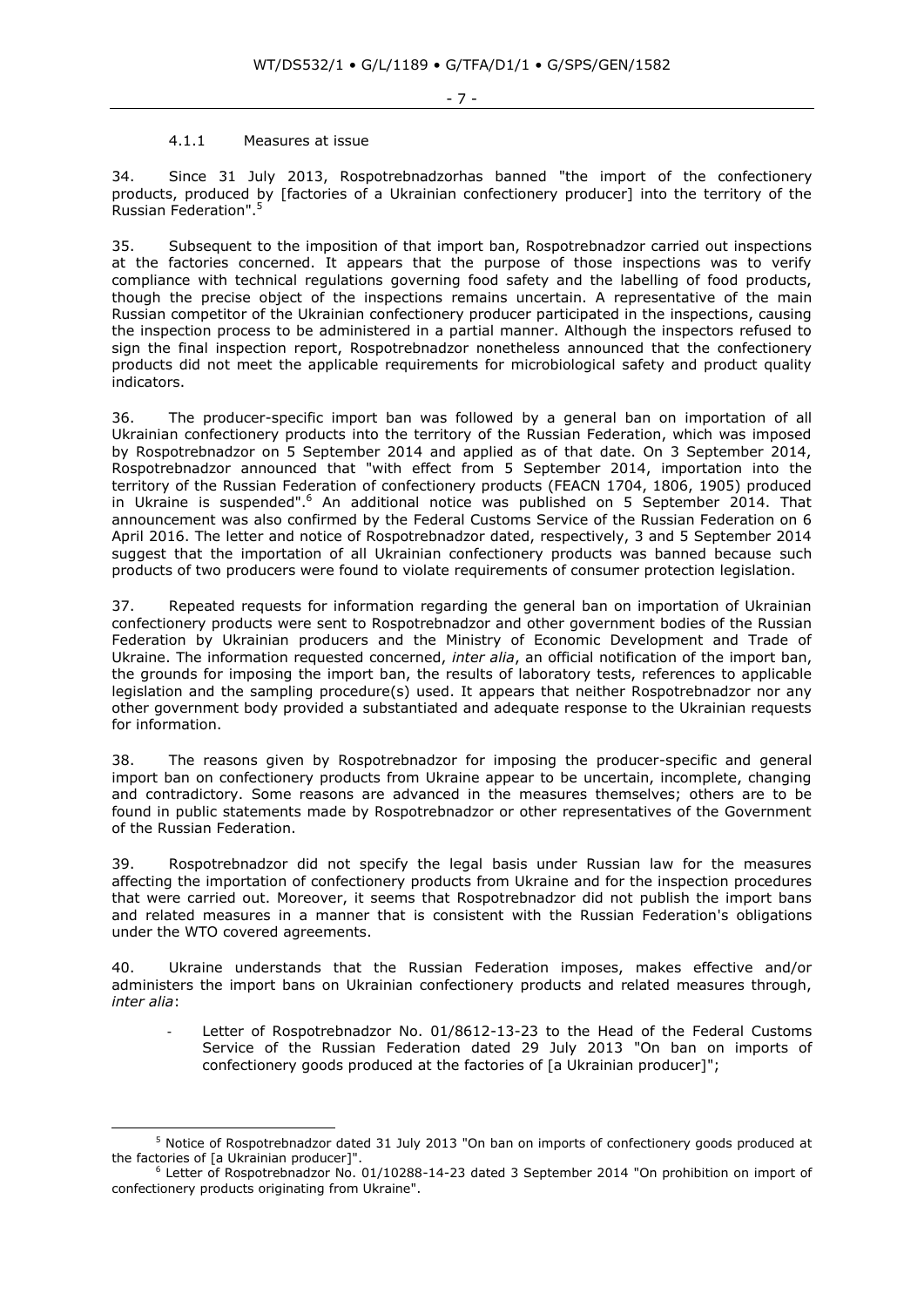- Notice of Rospotrebnadzor dated 31 July 2013 "On ban on imports of confectionery goods produced at the factories of [a Ukrainian producer]";
- Notice of Rospotrebnadzor dated 6 August 2013 "On evaluation of confectionery goods produced at factories of [a Ukrainian producer]";
- Notice of the Administration of the Federal Service for Surveillance on Consumer Rights Protection and Human Wellbeing in the Chuvash Republic dated 31 October 2013 "On products of [a Ukrainian producer]";
- Letter of Rospotrebnadzor No. 01/10288-14-23 dated 3 September 2014 "On prohibition on import of confectionery products originating from Ukraine";
- Notice of Rospotrebnadzor dated 5 September 2014 "On suspension of importation of confectionery productsfrom Ukraine";
- Letter of the Federal Customs Service of the Russian Federation to the regional customs departments and customs bodies No. 14-82/42477 dated 5 September 2014;
- Letter of Rospotrebnadzor No. 01/14112-14-39 to the Ministry of Economic Development and Trade of Ukraine dated 28 November 2014 "Regarding limitation of import of the products manufactured in Ukraine to the Russian Federation";
- Letter of the Federal Customs Service of the Russian Federation No. 01-11/15777 dated 6 April 2016 "On submission of information";
- Letter of the Representation of the Customs Service of the Russian Federation in Ukraine to the State Fiscal Service of Ukraine No. 05-12/84 dated 27 April 2016; and
- Letter of the Federal Customs Service of the Russian Federation No. 01-18/21260 to the Embassy of Ukraine in the Russian Federation dated 5 May 2016.

41. In addition, this request covers, in whatever form, any related measures of the Russian Federation that guide, modify, supplement, extend, renew, replace, administer, implement and/or are otherwise closely connected to the above-described measures. This is particularly important, given the fundamental lack of transparency on the part of the Russian Federation with regard to the measures at issue including, in particular, the lack of identification of the reasons justifying the measures as well as the lack of a statement of the legal basis of those measures.

4.1.2 Legal basis of the complaint

42. First, those measures of the Russian Federation impose restrictions on the importation of confectionery products from Ukraine and appear to discriminate amongst Ukrainian products and domestic like products and like products from third countries. Furthermore, the measures have not been published and administered properly, and information on the measures is not easily accessible or often unavailable.

43. As a result, Ukraine considers that those measures of the Russian Federation are inconsistent with several provisions of the GATT 1994, the TFA and the Accession Protocol of the Russian Federation, including but not limited to:

- Articles I:1, X:1, X:2, X:3(a), X:3(b) and XI:1 of the GATT 1994;
- Articles 1.1.1(a), 1.1.1(f), 1.1.1(h), 1.3.1, 2.1.1 and 2.1.2 of the TFA; and
- Paragraph 2 of Part I of the Accession Protocol, which incorporates the commitments in paragraphs 1426, 1427 and 1428 of the Working Party Report.

44. Second, insofar as the measures of the Russian Federation fall within the scope of the TBT Agreement, Ukraine considers that they are inconsistent with several provisions of that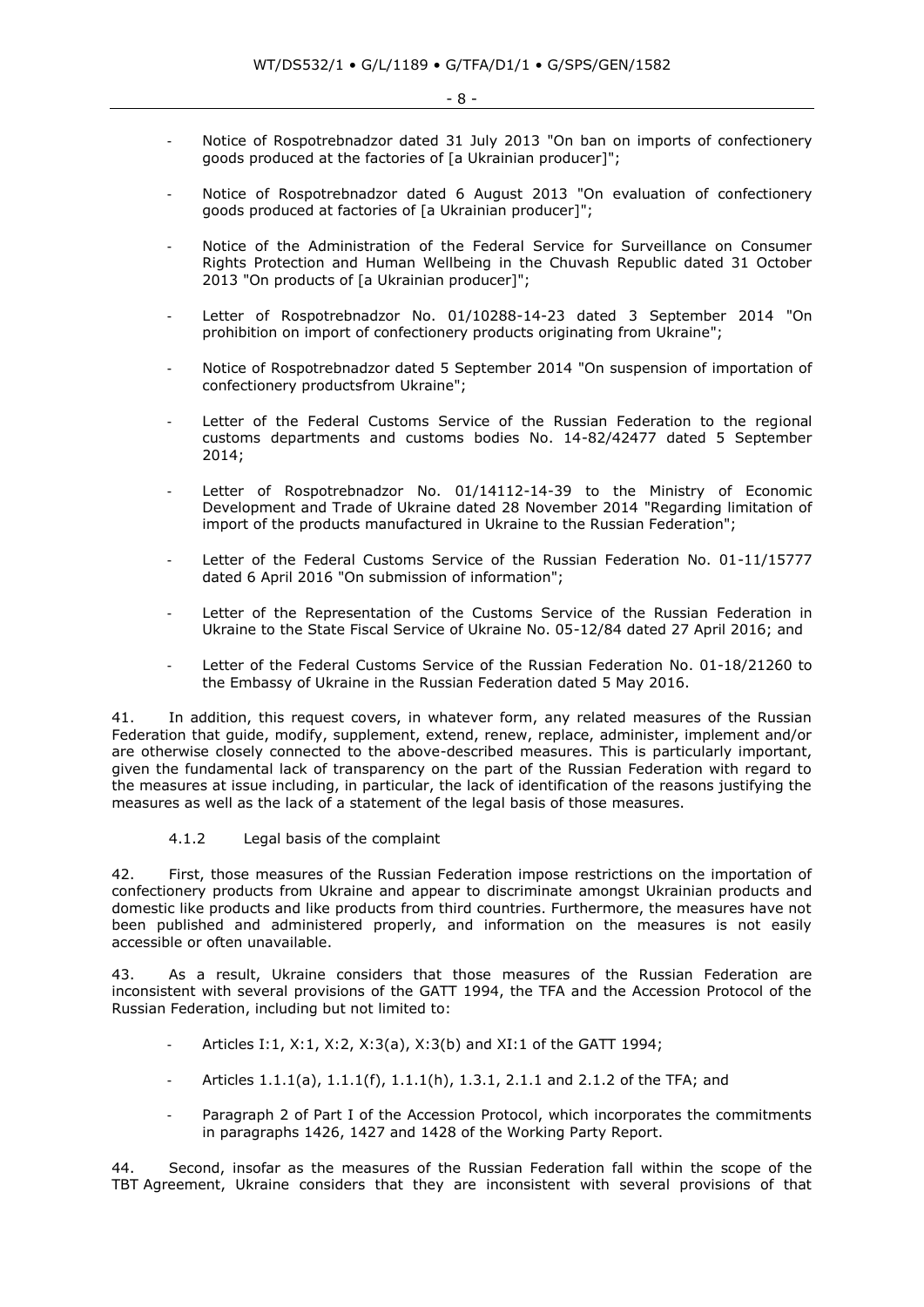agreement. Indeed, through those measures, the Russian Federation appears to create unnecessary obstacles to international trade and discriminate between, on the one hand, (suppliers of) Ukrainian products and, on the other hand, (suppliers of) like products of national origin and (suppliers of) like products originating in any other country. The Russian Federation has failed to base those measures on international standards and to adequately explain the justification for those measures. Furthermore, the Russian Federation has failed to undertake and complete its conformity assessment procedures in an expeditious manner and in a no less favourable manner for Ukrainian products than for like domestic products. The Russian Federation also failed to transmit the results of such assessments to the applicants and ensure that, whenever possible, results of conformity assessment procedures in other Members are accepted. In addition, the Russian Federation failed to provide sufficient information about the measures and to respond to reasonable enquiries from Ukraine and Ukrainian producers.

45. Consequently, Ukraine considers that the measures at issue are inconsistent with several provisions of the TBT Agreement and the Accession Protocol of the Russian Federation, including but not limited to:

- Articles 2.1, 2.2, 2.4, 2.5, 2.11, 5.1.1, 5.1.2, 5.2.1, 5.2.2, 5.2.8, 6.1 and 10.1 of the TBT Agreement; and
- Paragraph 2 of Part I of the Accession Protocol, which incorporates the commitments in paragraphs 714, 715, 719, 728, 745, 784, 799, 803, 804 and 813 of the Working Party Report.

46. Third, insofar as the measures of the Russian Federation fall within the scope of the SPS Agreement, Ukraine considers that they are inconsistent with several provisions of that agreement. Indeed, the measures of the Russian Federation are applied beyond the extent necessary to protect human life and health, are not based on an appropriate risk assessment and are maintained without sufficient scientific evidence. These measures also appear to discriminate arbitrarily or unjustifiably between Members where identical or similar conditions prevail and are applied in a manner which constitutes a disguised restriction on international trade. The Russian Federation also failed to undertake and complete the procedure to check the fulfilment of the sanitary and phytosanitary measures in a fair and timely manner and failed to transmit the results of any such procedure to the applicants.

47. As a result, Ukraine considers that the measures at issue are inconsistent with several provisions of the SPS Agreement and the Accession Protocol of the Russian Federation, including but not limited to:

- Articles 2.2, 2.3, 5.1, 5.2, 5.3, 5.4, 5.5, 5.6, 7 (read together with paragraph 1 of Annex B) and 8 (read together with paragraphs  $1(a)$  and  $1(b)$  of Annex C) of the SPS Agreement; and
- Paragraph 2 of Part I of the Accession Protocol, which incorporates the commitments in paragraphs 926, 955, 1009, 1031, 1033, 1055, 1060 and 1062 of the Working Party Report.

#### **4.2 Transit ban on Ukrainian confectionery products**

#### 4.2.1 Measures at issue

48. Since March 2016, the Russian Federation has prohibited traffic in transit, through its territory, of Ukrainian confectionery products that may not be imported. The specific ground invoked for imposing that transit ban is the fact that the importation of Ukrainian confectionery products (classified under FEACN 1704, 1806 or 1905) has been prohibited since 5 September 2014. The transit ban, which is applied as a result of the import ban, applies to all confectionery products of Ukrainian origin, regardless of the border at which the products enter the territory of the Russian Federation.

49. Thus, the transit ban on Ukrainian confectionery products challenged in these proceedings appears to apply separately and in addition to the bans on and restrictions of traffic in transit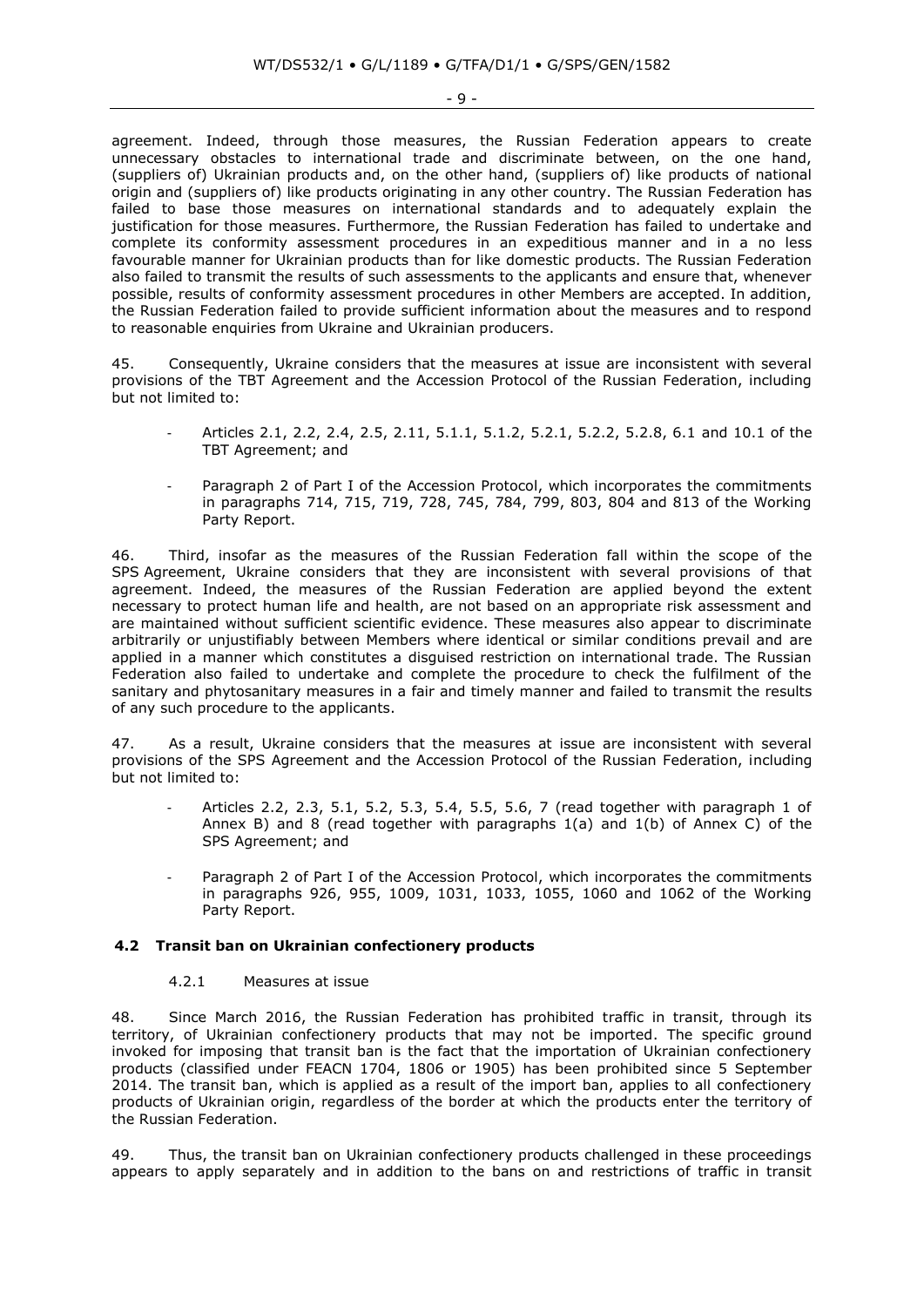introduced by Decree No. 1 and Decree No. 319, which are part of the measures at issue in WT/DS512 *Russia – Measures Concerning Traffic in Transit*.

50. It appears that the transit ban on Ukrainian confectionery products has not been published and administered in a manner that is consistent with the Russian Federation's obligations under the WTO covered agreements. For example, there appears to be no explanation of the reasons for applying the transit ban in 2016, despite the fact that the import ban was already in place as of 5 September 2014.

51. Ukraine understands that the Russian Federation imposes, makes effective and/or administers this transit ban on Ukrainian confectionery products through, *inter alia*:

- Notice of the Magaramkentsky customs office dated 3 April 2016;
- Letter of the Federal Customs Service of the Russian Federation No. 01-11/15777 dated 6 April 2016, "On submission of information";
- Letter of the Federal Customs Service of the Russian Federation No. 04-40/20037 to [a Ukrainian producer of confectionery products] dated 26 April 2016;
- Letter of the Representation of the Customs Service of the Russian Federation in Ukraine to the State Fiscal Service of Ukraine No. 05-12/84 dated 27 April 2016;
- Letter of the Ministry of Transport of the Russian Federation No. 9-517 to the Deputy Minister of Infrastructure of Ukraine dated 4 May 2016;
- Letter of the Federal Customs Service of the Russian Federation No. 01-18/21260 to the Embassy of Ukraine in the Russian Federation dated 5 May 2016;
- Articles 152(2) and 216 of the Customs Code of the Customs Union; and
- Articles 5 and 12(1)(6) of the Federal Law of the Russian Federation No. 311-FZ dated 27 November 2010, "On Customs Regulation in the Russian Federation".

52. In addition, this request also covers, in whatever form, any related measures of the Russian Federation that guide, modify, supplement, extend, renew, replace, administer, implement and/or are otherwise closely connected to the above-described measures. This is particularly important given the fundamental lack of transparency on the part of the Russian Federation with regard to the measures at issue including, in particular, the lack of identification of the reasons justifying the measures as well as the lack of a statement of the legal basis of those measures.

4.2.2 Legal basis of the complaint

53. Through those measures, the Russian Federation denies freedom of transit through its territory to traffic in transit of Ukrainian products, discriminates amongst traffic in transit, and subjects traffic in transit from Ukraine to unnecessary delays and restrictions. Furthermore, those measures have not been published and administered properly, and information on those measures is not easily accessible or often unavailable.

54. As a result, Ukraine considers that those measures of the Russian Federation are inconsistent with several provisions of the GATT 1994, the TFA and the Accession Protocol of the Russian Federation, including but not limited to:

- Articles V:2, V:3, V:5, V:6; X:1, X:2, X:3(a) and X:3(b) of the GATT 1994;
- Article 1.1.1(a), 1.1.1(f), 1.1.1(h), 2.1.1, 2.1.2, 11.1(a), 11.1(b) and 11.8 of the TFA; and
- Paragraph 2 of Part I of the Accession Protocol, which incorporates the commitments in paragraphs 1161, 1426, 1427 and 1428 of the Working Party Report.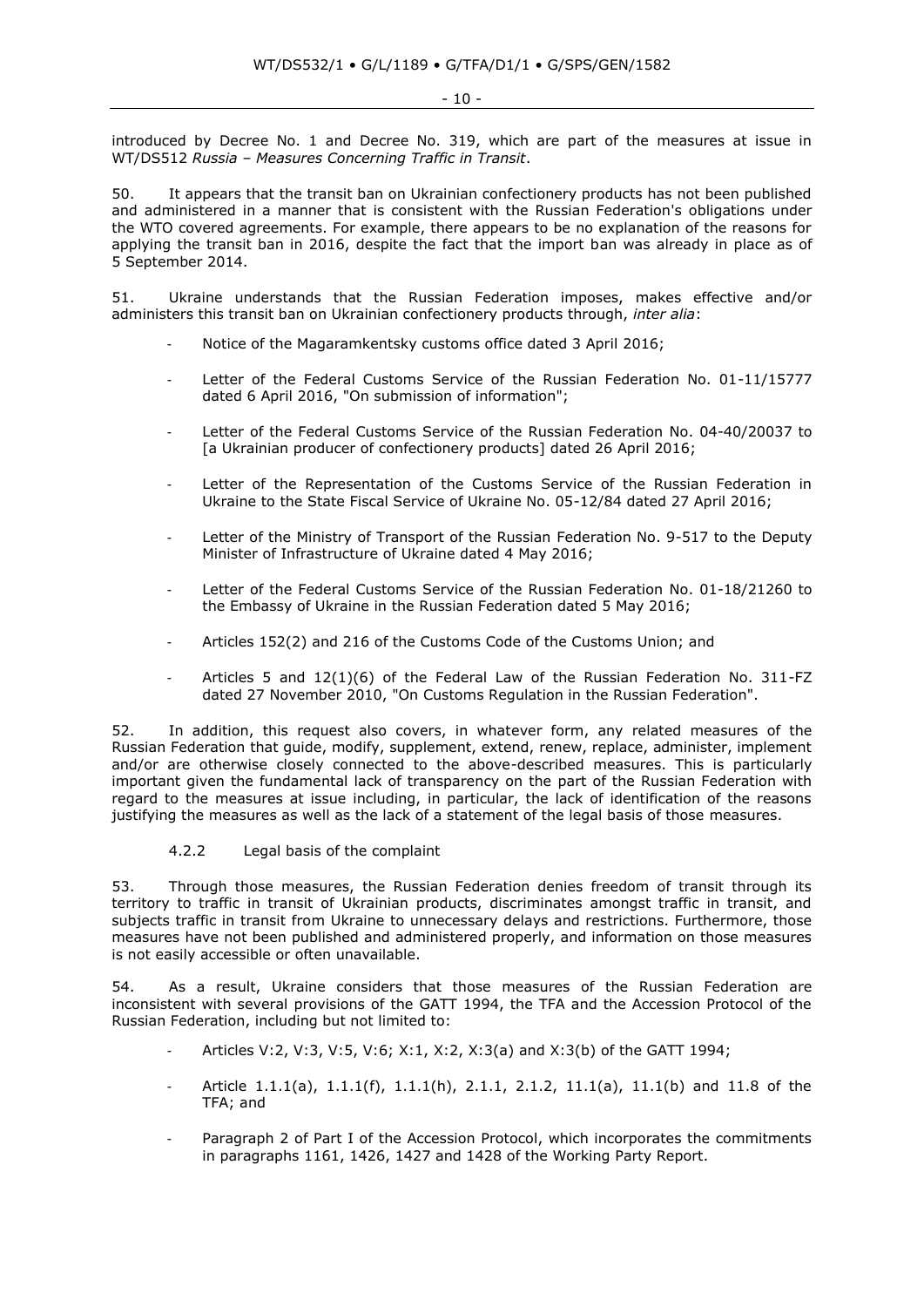#### - 11 -

# **5. MEASURES AFFECTING TRADE IN WALLPAPER AND SIMILAR WALL COVERINGS FROM UKRAINE AND CLAIMS MADE AS REGARDS THOSE MEASURES**

# **5.1 Measures at issue**

55. Since13 April 2015, Rospotrebnadzor has banned "the importation into the territory of the Russian Federation of wallpaper and similar wall coverings produced by [four Ukrainian producers], FEACN code 4814".<sup>7</sup> This producer-specific import ban affects the majority (up to 80%) of the Ukrainian wallpaper which is exported to the Russian Federation.

56. The import ban was announced by Rospotrebnadzor on 10 April 2015 and was subsequently confirmed by various letters of Rospotrebnadzor. According to Rospotrebnadzor, "while carrying out examination of wallpapers of Ukrainian production within the framework of federal state sanitary and epidemiological surveillance, violations of legislative requirements in the field of welfare of the population were revealed".<sup>8</sup> More precisely, it was found that the products of four Ukrainian wallpaper producers "were not consistent with the requirements for migration of formaldehyde and sterol into air".

57. The Ukrainian wallpaper producers did not receive from the Russian authorities any official notification or additional information on the import ban, or relating to the official inspections of their products conducted by the Russian authorities, prior to the imposition of the import ban.

58. The producer-specific import ban on Ukrainian wallpaper and similar wall coverings was imposed on the basis of alleged violations of hygienic requirements, which appear to be detected by the Expert Conclusion of 1 April 2015, issued by the Federal State Budgetary Institution of Healthcare "Centre of Hygiene and Epidemiology in Moscow". According to the Expert Conclusion, the tested wallpaper did not comply with Section 6 of Chapter II of the Common Sanitary Epidemiological and Hygienic Requirements in terms of formaldehyde and sterol emissions. However, there are discrepancies between the test results and the conclusions of the Expert Conclusion. The results of the Expert Conclusion have been repeatedly contradicted by laboratory testing undertaken by the Ukrainian producers of wallpaper, territorial administrations of Rospotrebnadzor in different regions of the Russian Federation and relevant authorities in Belarus.

59. Repeated requests for information regarding the producer-specific import ban were sent to Rospotrebnadzor and other government bodies of the Russian Federation by Ukrainian producers and Ukrainian state agencies. The information requested concerned, *inter alia*, the precise grounds for imposing the import ban, the results of laboratory testing and the reasons for the nonrecognition of certificates of conformity. It appears that neither Rospotrebnadzor nor any other government body provided a substantiated and adequate response to these requests.

60. The Russian Federation fails to take into account that the Ukrainian wallpaper and similar wall coverings were (both before and after imposing the import ban) certified by the necessary conformity assessment certificates, and that inspections performed by different institutions (e.g. territorial administrations of Rospotrebnadzor and relevant authorities in Belarus) all resulted in the conclusion that the wallpaper and similar wall coverings complied with the relevant sanitary and epidemiological requirements, including the permitted concentrations of formaldehyde and sterol.

61. Rospotrebnadzor did not specify the legal basis under Russian law for the measures affecting the importation of Ukrainian wallpaper and similar wall coverings and for the inspection procedures that were carried out. It also seems that Rospotrebnadzor did not publish the import bans and related measures in a manner that is consistent with the Russian Federation's obligations under the WTO covered agreements.

<sup>-</sup> $7$  Letter of Rospotrebnadzor No. 01/3820-15-32 "Regarding ban on the importation of Ukrainian products" to its regional offices dated 10 April 2015. Also see the letter of Rospotrebnadzor No. 01/5717-15-39 "On the ban on importation of [a Ukrainian producer's] wallpaper" to a Ukrainian wallpaper producer dated 26 May 2015.

<sup>&</sup>lt;sup>8</sup> Letter of Rospotrebnadzor No. 01/3820-15-32 "Regarding ban on the importation of Ukrainian products" to its regional offices dated 10 April 2015.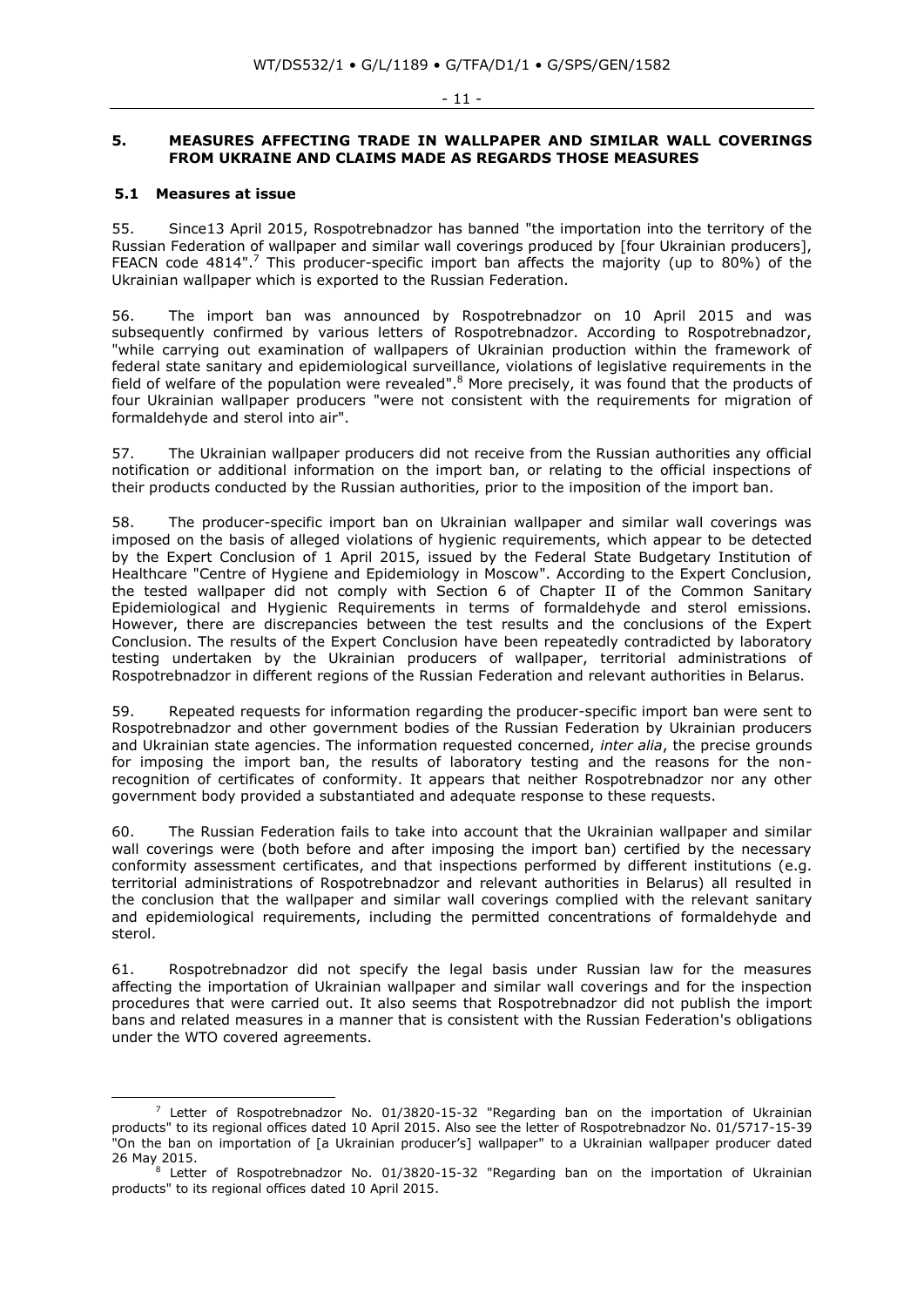- 12 -

62. Ukraine understands that the Russian Federation imposes, makes effective and/or administers the producer-specific import ban on Ukrainian wallpaper and similar wall coverings and related measures through, *inter alia*:

- Expert Conclusion of the Federal State Budgetary Institution of Healthcare "Centre of Hygiene and Epidemiology in Moscow" dated 1 April 2015;
- Letter of Rospotrebnadzor No. 01/3820-15-32 "Regarding ban on the importation of Ukrainian products" to its regional offices dated 10 April 2015;
- Notice of the Rospotrebnadzor Administration of the Belgorod District No. 2 to a transporter of wallpaper produced by a Ukrainian producer dated 21 April 2015;
- Letter of Rospotrebnadzor No. 01/5717-15-39 "On the ban on importation of [a Ukrainian producer's] wallpaper" to a Ukrainian wallpaper producer dated 26 May 2015;
- Letter of Rospotrebnadzor No. 01/6529-15-31 "On the ban on importation of [a Ukrainian producer's] wallpaper" to a Ukrainian wallpaper producer dated 9 June 2015; and
- Letter of Rospotrebnadzor No. 01/7855-15-39 "On the ban on importation of [a Ukrainian producer's] wallpaper" to a Ukrainian wallpaper producer dated 7 July 2015.

63. In addition, this request also covers, in whatever form, any related measures of the Russian Federation that guide, modify, supplement, extend, renew, replace, administer, implement and/or are otherwise closely connected to the above-described measures. This is particularly important given the fundamental lack of transparency on the part of the Russian Federation with regard to the measures at issue including, in particular, the lack of identification of the reasons justifying the measures as well as the lack of a statement of the legal basis of the measures.

# **5.2 Legal basis of the complaint**

64. First, those measures of the Russian Federation impose restrictions on the importation of wallpaper and similar wall coverings from Ukraine and appear to discriminate amongst Ukrainian products and domestic like products and like products of third countries. Furthermore, the measures have not been published and administered properly, and information on these measures is not easily accessible and often unavailable.

65. As a result, Ukraine considers that those measures of the Russian Federation are inconsistent with several provisions of the GATT 1994, the TFA and the Accession Protocol of the Russian Federation, including but not limited to:

- Articles I:1, X:1, X:2, X:3(a), X:3(b) and XI:1 of the GATT 1994;
- Articles 1.1.1(a), 1.1.1(f), 1.1.1(h), 1.3.1, 2.1.1 and 2.1.2 of the TFA; and
- Paragraph 2 of Part I of the Accession Protocol, which incorporates the commitments in paragraphs 1426, 1427 and 1428 of the Working Party Report.

66. Second, insofar as the measures of the Russian Federation fall within the scope of the TBT Agreement, Ukraine considers that they are inconsistent with several provisions of that agreement. Indeed, these measures appear to create unnecessary obstacles to international trade and discriminate between, on the one hand, (suppliers of) Ukrainian products and, on the other hand, (suppliers of) domestic like products and (suppliers of) like products originating in any other country. The Russian Federation has failed to base those measures on international standards and has failed to adequately explain the justification for those measures. Furthermore, the Russian Federation has failed to undertake and complete its conformity assessment procedures in an expeditious manner and in a no less favourable manner for Ukrainian products than for like domestic products. The Russian Federation also failed to adequately transmit the results of such